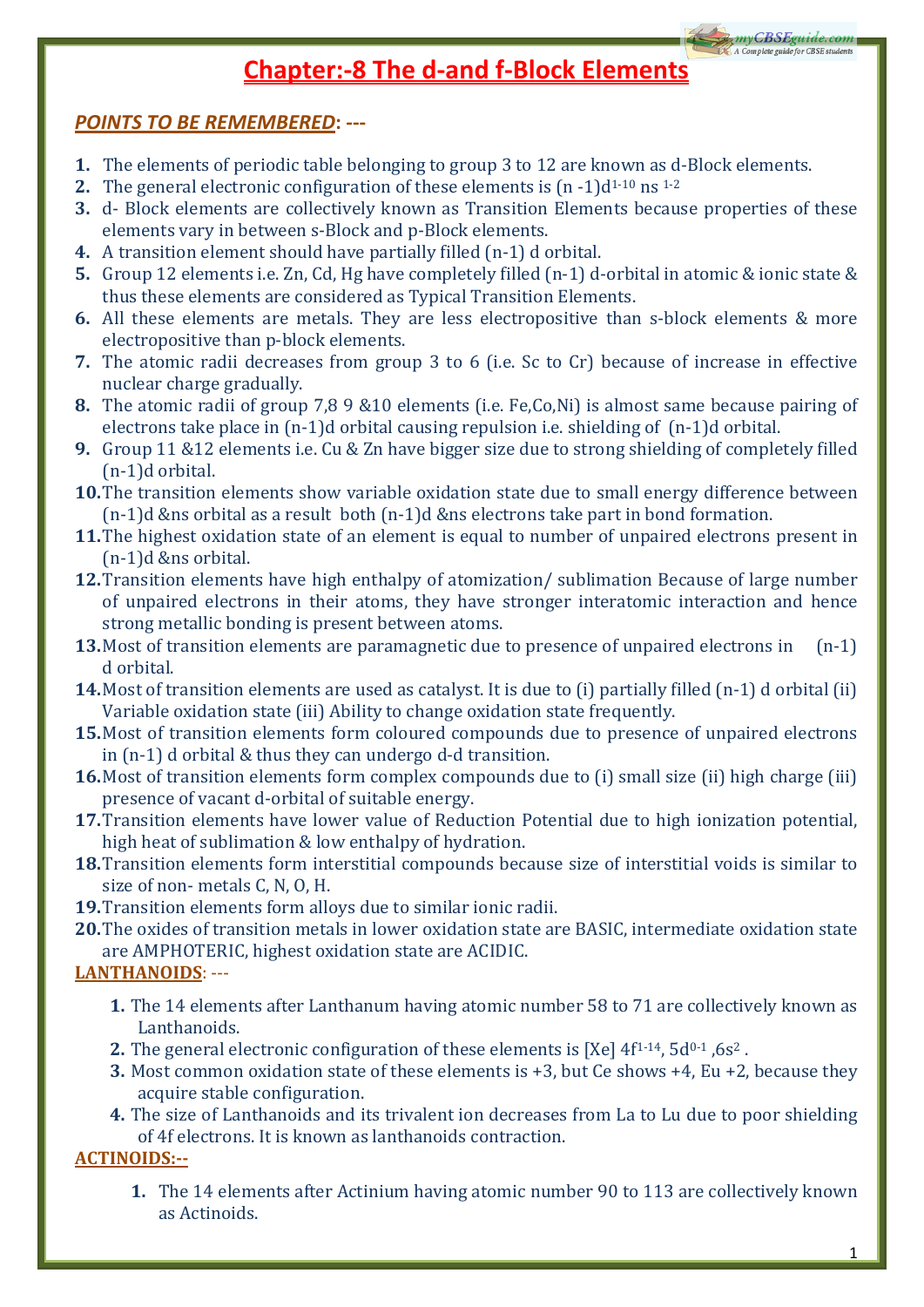- **2.** The general electronic configuration of these elements is [Rn]  $5f^{1-14}$ ,  $6d^{0-1}$ ,  $7s^{2}$ .
- **3.** The size of actinoids and its trivalent ion decreases from Ac to Lw due to poor shielding of 5f electrons. It is known as actinoids contraction.
- **4.** The elements after U (92) are man made known as transuranic elements.

#### **POTASSIUM DICHROMATE:**

**Preparation:** It takes place in three steps-

- (i) Conversion of chromite ore to sodium chromate.
- (ii) Conversion of sodium chromate to sodium dichromate.
- (iii) Following reaction take place:--Conversion of sodium dichromate to potassium dichromate  $4 \text{FeCr}_2\text{O}_4$ +  $4 \text{ Na}_2\text{CO}_3$  +  $7\text{O}_2$   $\longrightarrow$   $2 \text{ Na}_2\text{CrO}_4$  +  $2\text{Fe}_2\text{O}_3$  +  $8 \text{ CO}_2$

 $2Na_2CrO_4 + 2 H^+$   $\longrightarrow$   $Na_2Cr_2O_7 + 2 Na^+ + H_2O$ 

 $\text{Na}_2\text{Cr}_2\text{O}_7$  + 2 KCl  $\longrightarrow$  K<sub>2</sub>Cr<sub>2</sub>O<sub>7</sub> + 2 NaCl

The chromates and dichromates are interconvertible in aqueous solution depending upon Ph of the solution.

A) In Acedic medium(PH<7)

 $2CrO_4^2$  +  $2H^+$   $Cr_2O_7^2$  +  $H_2O$ 

- B) In basic medium (PH >7)
- C)  $2CrO<sub>7</sub><sup>2</sup>$  + 20H  $Cr_2O_4^2$  +  $H_2O$



#### **POTASSIUM PERMANGNATE:--**

#### **Preparation:** ‐‐

It takes place in two steps:‐

(i) Conversion of pyrolusite ore into potassium magnate

(ii) Conversion of potassium magnate to potassium permaganate

Following reactions take place:-

 $2 \text{ MnO}_2 + 4 \text{ KOH} + \text{O}_2$   $\longrightarrow$   $2 \text{ K}_2 \text{ MnO}_4 + 2 \text{H}_2 \text{O}$  $3 \text{ MnO}_4$ <sup>2</sup> +4H<sup>+</sup>  $2 MnO<sub>4</sub> + MnO<sub>2</sub> + 2H<sub>2</sub>O$ 

#### **QUESTION ANSWERS**

#### **(TWO MARK QUESTIONS)**

Q.1‐Explain briefly how +2 oxidation state becomes more and more stable in the first half of the first row transition elements with increasing atomic number.

A.1-In  $M^{2+}$  ions, 3d-orbitals get occupied gradually as the atomic number increases. Since, the number of empty d-orbitals decreases, the stability of cations increases from Sc<sup>2+</sup> to Mn<sup>2+</sup>.Mn<sup>2+</sup> is most stable as all d‐orbitals are singly occupied.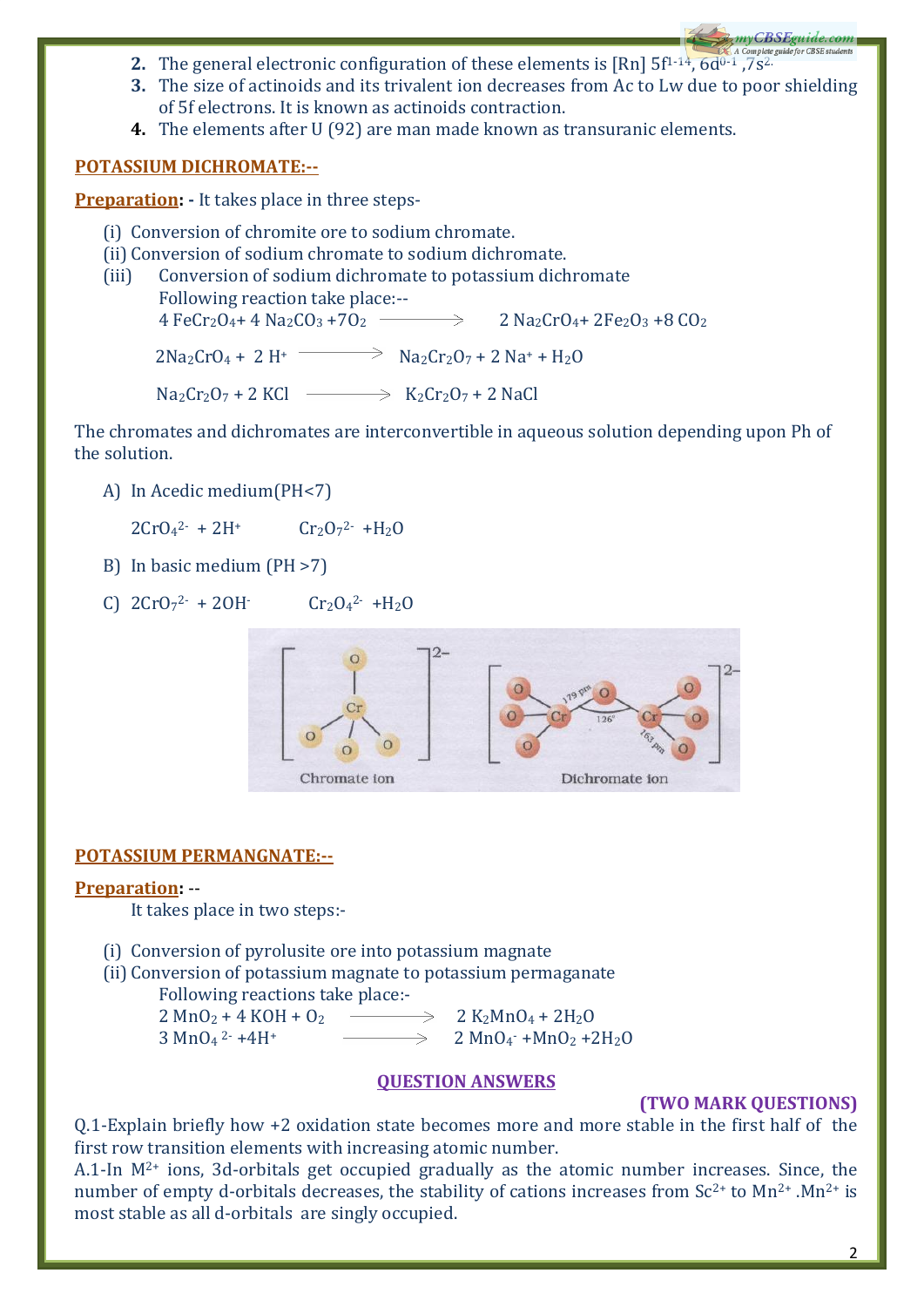Q.2‐ Explain why transition elements have many irregularities in their electronic configurations? A.2‐In the transition elements, there is a little difference in the energy of (n‐1) d‐orbitals and ns‐ orbitals. Thus, incoming electron can occupy either of shell. Hence, transition elements exhibit many irregularities in their electronic configurations.

Q.3‐What are different oxidation states exhibited by Lanthanides?

A.3-The common stable oxidation state of lanthanides is  $+3$ . However some members also show oxidation states of +2 & +4.

Q.4-How is the variability in oxidation states of transition metals different from that of the nontransition metals? Illustrate with examples.

A.4‐The transition elements use its (n‐1)d, ns and np orbital and the successive oxidation states differ by unity. For example, Mn shows all the oxidation states from  $+2$  to  $+7$ . On other hand non transition elements use its ns, np and nd orbitals and the successive oxidation states differ by two units e.g.  $Sn^{2+}$ ,  $Sn^{4+}$  etc.

Q.5‐ Why do transition elements show variable oxidation states?

A.5- The transition elements show variable oxidation state due to small energy difference between (n‐1) d &ns orbital as a result both (n‐1)d &ns electrons take part in bond formation.

 $Q.6$ -Why are Mn<sup>2+</sup> compounds more stable than  $Fe^{2+}$  compounds towards oxidation to +3 state?

A.6-The electronic configuration of  $Mn^{2+}$  is  $[Ar]$  3d<sup>5</sup>, i.e. all five d-orbitals are singly occupied. Thus this is stable electronic configuration and further loss of electron requires high energy .on other hand side the electronic configuration of  $Fe^{2+}$ is [Ar]  $3d^{6}$ , i.e. Loss of one electron requires low energy.

Q.7‐To what extend do the electronic configuration decide the stability of oxidation state in the first series of the transition elements? Illustrate your answer with an example.

A.7‐In a transition series, the oxidation state which lead to exactly half filled or completely filled orbitals are more stable.e.g. the electronic configuration of Fe is  $[Ar]$  3d<sup>6</sup>,4s<sup>2</sup>. It shows various oxidation state but Fe(III) is more stable than Fe(II).

Q.8‐What is meant by disproportionation? Give two examples.

A.8‐Those reactions in which same substance undergoes oxidation as well as reduction are called disproportionation reactions.e.g.

> $2Cu^+$   $\rightarrow$   $Cu^{2+}$  + Cu  $3 \text{ MnO}_4{}^{2-} + 4 \text{ H}^+$   $\rightarrow$  $2 \text{ MnO}_4$  + MnO<sub>2</sub> + 2 H<sub>2</sub>O

Q.9- Which metal in the first series of transition metals exhibits  $+1$  oxidation state most frequently and why?

A.9- Copper with configuration [Ar]  $3d^{10}$  4s<sup>1</sup> exhibits +1 oxidation state. Copper loses 4s<sup>1</sup> electron easily and achieved a stable configuration 3d<sup>10</sup> by forming Cu<sup>+</sup>.

Q.10‐ What are inner transition elements?

A.10‐ The f‐block elements in which the last electron accommodated on (n‐2) f‐subshell are called inner transition elements. These include atomic numbers 58 to 71 and from 90 to 103.

Q.11- The paramagnetic character in 3d-transition series elements increases upto Mn and then decreases. Explain why?

A.11- In the 3d-transition series as we move from Sc (21) to Mn (25) the number of unpaired electrons increases and hence paramagnetic character increases. After Mn, the pairing of electrons in the d-orbital starts and the number of unpaired electrons decreases and hence, paramagnetic character decreases.

Q.12- Comment on the statement that elements of the first transition series possess many properties different from those of heavier transition metal

A.12‐The following points justify that the given statement is true:‐

(i) Ionization enthalpies of heavier transition elements are higher than the elements of 3d series. Consequently, heavier transition elements are less reactive in comparison to 3d‐elements.

(ii) Melting points of heavier transition elements are higher than 3d-elements.

(iii) Higher oxidation states of heavier transition elements are stable whereas lower oxidation states are stable in 3d-elements.

Q.13-What are transition elements? Which d-block elements are not regarded as transition elements and why?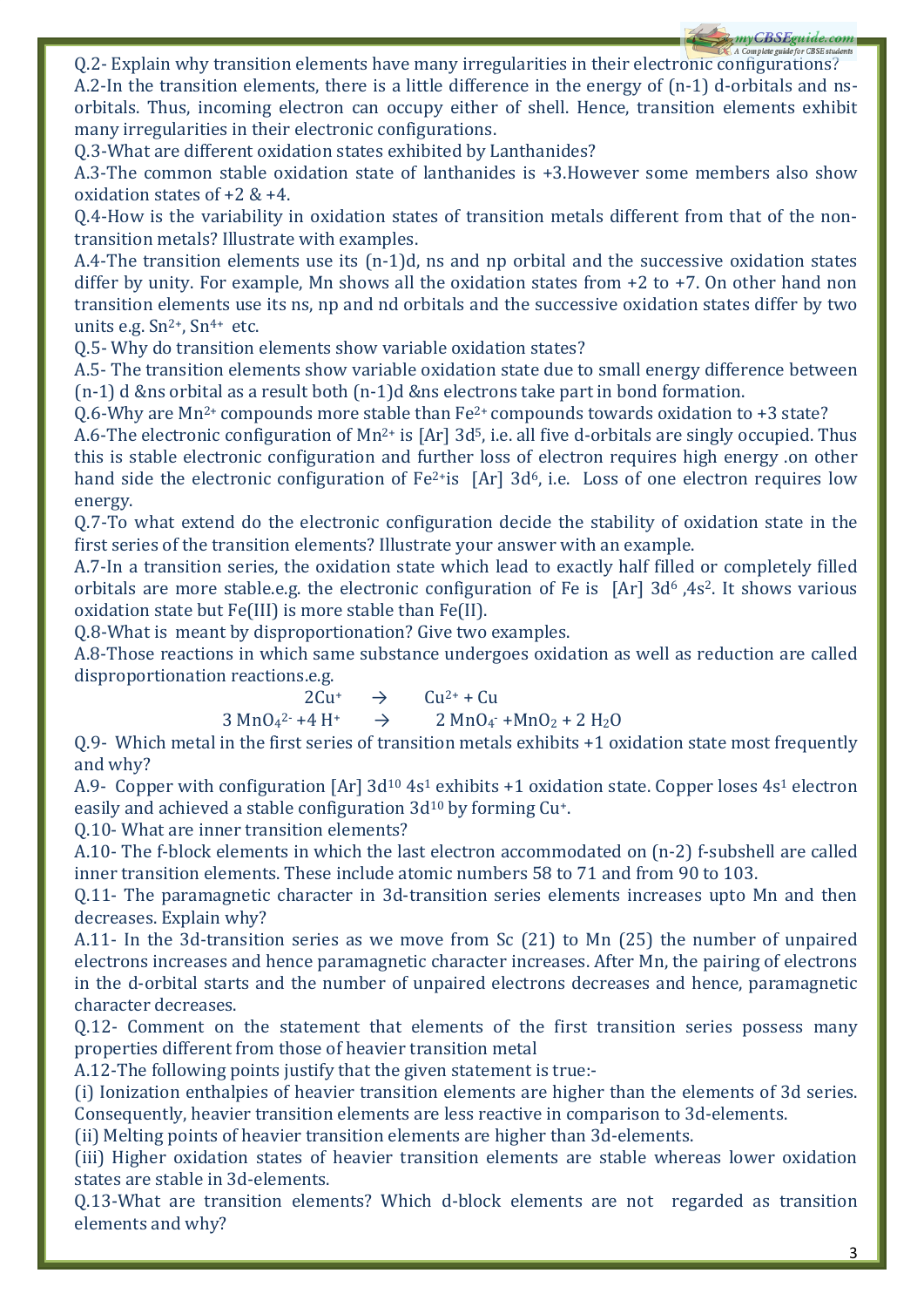A.13‐ An element which has partially filled (n‐1) d orbital is known as transition elements. Group 12 elements i.e. Zn, Cd, Hg have completely filled (n-1) d-orbital in atomic & ionic state & thus these elements are not considered as Transition Elements.

Q.14‐What are interstitial compounds? Why are such compounds well known for transition metal?

A.14‐ Compounds of transition metal with relatively smaller non‐metals are known as interstitial compounds. These compounds are well known for transition metals because size of C, N, O, and B is similar to size of interstitial voids of transition metal

Q.15-For the first row of transition metals the  $E<sup>0</sup>$  values are:-

| E <sub>0</sub><br>values | $ -$                                        | $\sqrt{2}$<br>ж.<br>u | Mn                           | $\blacksquare$<br>нΔ<br>╰ | $\overline{\phantom{0}}$<br>uυ | Ni<br>1 V 1                  | ⌒<br>Նս        |
|--------------------------|---------------------------------------------|-----------------------|------------------------------|---------------------------|--------------------------------|------------------------------|----------------|
| $M^{2+}$<br>'M           | $\sim$<br>$\overline{\phantom{0}}$<br>1.1 U | $\Omega$<br>−∪.ຯ⊥     | $\sqrt{2}$<br>∼<br>-<br>⊥.⊥∪ | 44<br>- 1<br>v.           | $\sim$<br>- 1<br>v.∠∪          | $\sim$ $\sim$<br>- 1<br>∪.∠J | $\sim$<br>0.34 |

Explain the irregularity in the above values.

A.15-The  $E^0$  ( $M^{2+}/M$ ) values are not regular which can be explained from the irregular variation of ionization energy and sublimation energy of Mn due to half-filled orbitals.

**(THREE MARK QUES TIONS)**

Q.1‐ Decide giving reason which one of the following pairs exhibits the property indicated:

(i)Sc<sup>3+</sup> or Cr<sup>3+</sup> exhibits paramagnetism

(ii)V or Mn exhibits more number of oxidation states

(iii) $V^{4+}$  or  $V^{5+}$  exhibits colour

A.1- (i)  $Sc=[Ar]$   $3d^{1}4s^{2}$ ;  $Sc^{3+}=[Ar]$ ; it has no unpaired electron so diamagnetic

paired electrons paramagnetic  $Cr=[Ar]$  3d<sup>5</sup>4s<sup>1</sup>;  $Cr^{3+}=[Ar]$ 3d<sup>3</sup>; it has three un

- xidation states of  $+2$ ,  $+3$ ,  $+4$ ,  $+5$ (ii)  $V=[Ar]$   $3d^34s^2$  Mn=[Ar]  $3d^54s^2$  Thus V exhibit o Whereas Mn exhibit oxidation states of +2 to +7.
	- (iii)  $V^{4+}=[Ar]$  3d<sup>1</sup>  $\rightarrow$  coloured  $V^{5+}=[Ar]$   $\rightarrow$  colourless

Q.2‐(a) Describe the general trends in the following properties of the first series of the transition elements:‐

(i) Stability of +2‐oxidation state

(ii) Formation of oxometal ions

(b) Write steps involved in the preparation of  $KMnO_4$  from  $K_2MnO_4$ 

A.2‐ (a) i‐The elements of first transition series show decreasing tendency to form divalent cation as we move left to right in the series. This trend is due to general increase in the first and second ionization energy. The greater stability of  $Mn^{2+}$  is due to half filled  $d^5$  configuration and that of zinc is due to  $d^{10}$  configuration.

(ii) All metal except Sc from oxide of type MO which are basic. The highest oxidation number in all oxide, coincide with the group number and is attain in  $Sc<sub>2</sub>O<sub>3</sub>$  to  $Mn<sub>2</sub>O<sub>7</sub>$ . Formation of oxoanions is due to high electro negativity and small size of oxygen atom.

2-(b) It takes place in two steps:-

- (iii) Conversion of pyrolusite ore into potassium mangnate.
- (iv) Conversion of potassium mangnate to potassium permanganate. Following reactions take place:-

 $2 \text{ MnO}_2 + 4 \text{ KOH} + \text{O}_2$  —  $2 K<sub>2</sub>MnO<sub>4</sub> + 2H<sub>2</sub>O$ 

 $3 \text{ MnO}_4$   $\longrightarrow$  $+MnO<sub>2</sub>+2H<sub>2</sub>O$ 

Q.3-(a) Write the steps involve in the preparation of K2Cr2O7 from chromite ore.

- (b) What is the effect of pH on dichromate ion solution?
- A.3- $(a)$ :- It takes place in three steps-
	- (iv) Conversion o f chromite ore to sodium chromate.
	- (v) Conversion of sodium chromate to sodium dichromate.
	- (vi) Following reactions take place:--Conversion of sodium dichromate to potassium dichromate

 $4 \text{ FeCr}_2\text{O}_4$ +  $4 \text{ Na}_2\text{CO}_3$  +7 $\text{O}_2$   $\longrightarrow$  2 Na  $2$  Na<sub>2</sub>CrO<sub>4</sub>+ 2Fe<sub>2</sub>O<sub>3</sub> +8 CO<sub>2</sub>

 $2Na2CrO4 + 2H<sup>+</sup>$  $Na2Cr2O7 + 2 Na^+ + H2O$ 

 $Na2Cr2O7 + 2 KCl$  –  $\Rightarrow$  K2Cr2O7 + 2 NaCl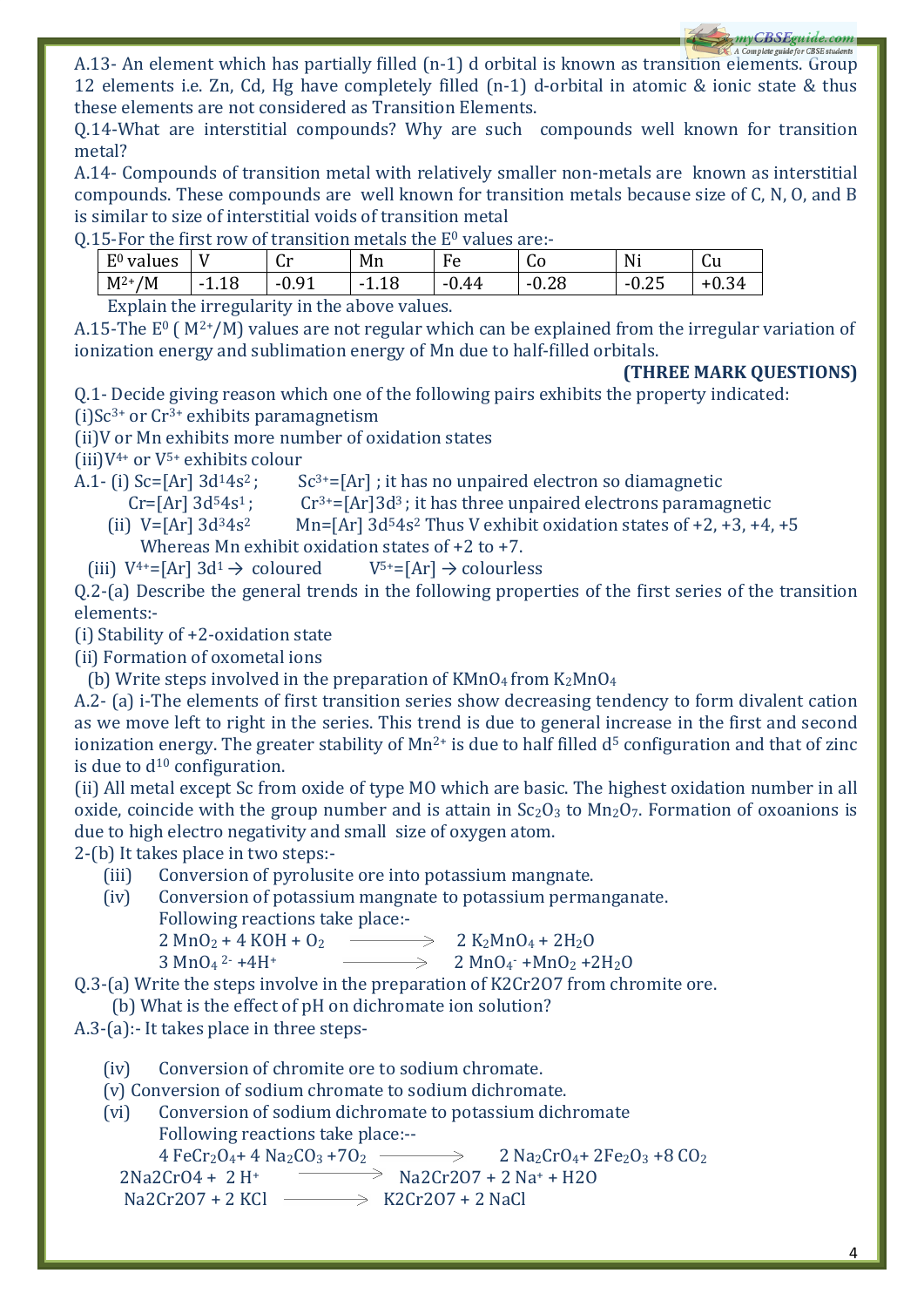(b) Dichromate ion is orange in acidic solution ( $pH < 7$ ) and turns yellow in basic solution. It is due to interconversion of dichromate ion to chromate ion. Following reactions take place:‐

2  $Cr0<sub>4</sub><sup>2</sup>$  (yellow) +2  $H^+$   $\rightarrow$   $Cr_2O<sub>7</sub><sup>2</sup>$  (orange) +  $H_2O$ 

 $Cr_2O_7^2$  (orange)  $+2OH^ \rightarrow$   $2CrO_4^2$  (yellow) + H<sub>2</sub>O.

Q.4‐ (a) What is lanthanide contraction? What effect does it have on the chemistry of the elements, which follow lanthanoids?

(b) The chemistry of actinoid elements is not so much smooth as that of lanthanoids. Justify these statements by giving some examples from the oxidation state of these elements.

A.4- (a)The size of Lanthanoids and its trivalent ion decreases from La to Lu. It is known as lanthanoids contraction.

Cause: ‐ It is due to poor shielding of 4f electrons.

Consequences of lanthanide contraction: ‐ (i) Basic strength of hydroxide decreases from La(OH)3 TO Lu(OH)<sub>3</sub>. (ii) Because of similar chemical properties lanthanides are difficult to separate.

(b) Lanthanoids show limited number of oxidation states i.e. +2, +3, +4 (out of which +3 is most common) . This is because of a large energy gap between 4f, 5d and 6s subshell. The dominant oxidation state of actinides is also  $+3$  but they show a number of other oxidation state also e.g.  $+4$ , +5, and +7. This is due to small energy difference between 5f, 6d and 7s orbitals.

Q.5‐ Give examples and suggest reasons for the following features of the transition metal chemistry:

(i) The lowest oxide of transition metal is basic, the highest is amphoteric/acidic.

(ii) A transition metal exhibits highest oxidation state in oxides and fluorides.

(iii) Of the  $d^4$  species,  $Cr^{2+}$  is strongly reducing while manganese (III) is strongly oxidizing.

A.5‐(i) The oxide of transition metals in lower oxidation states are generally basic while those in the higher oxidation states are acidic. Acidic character increases with increase in oxidation state is due to decrease in size of metal ion and increase in charge density.e.g. MnO (basic),  $Mn_3O_4$ (amphoteric),  $Mn<sub>2</sub>O<sub>7</sub>$  (acidic).

(ii) A transition metal exhibits higher oxidation states in oxides and fluorides because oxygen and fluorine are the most electronegative elements and thus easily can unpair electrons of metal atom. (iii) Because oxidizing and reducing property depends on  $E^0$  value. Since  $E^0$  value of  $Cr^{3+}/Cr^{2+}$  is negative while that of  $Mn^{3+/}Mn^{2+}$  is positive, as a result Cr(II) act as reducing agent and Mn(III) is strong oxidizing.

Q.6-For M <sup>2+</sup>/M and M <sup>3+</sup>/M<sup>2+</sup> systems , the E<sup>o</sup> values for some metals are as follows:

| $Cr^{2+}/Cr$ | $-0.9V$ | $Cr^{3+}/Cr^{2+}$ | $-0.4V$ |
|--------------|---------|-------------------|---------|
| $Mn^{2+}/Mn$ | $-1.2V$ | $Mn^{3+}/Mn^{2+}$ | $+1.5V$ |
| $Fe2+/Fe$    | $-0.4V$ | $Fe^{3+}/Fe^{2+}$ | $+0.8V$ |

Use this data to comment upon :‐

(i) the stability of  $Fe^{3+}$  in acid solution as compared to  $Cr^{3+}$  or  $Mn^{3+}$  and

(ii)the ease with which iron can be oxidized as compared to a similar process for either chromium or manganese metal.

A.6- (i)E<sup>o</sup> for Cr<sup>3+</sup>/Cr<sup>2+</sup> is -0.4V i.e. negative, this means Cr<sup>3+</sup> ions in the solution cannot be reduced to  $Cr^{2+}$  easily i.e.  $Cr^{3+}$  is stable. As  $Mn^{3+}/Mn^{2+}$  is +1.5V i.e positive means  $Mn^{3+}$  can easily reduced to Mn<sup>2+</sup> ions in comparison to Fe<sup>3+</sup> ions. Thus relatively stability of these ions is:-

$$
Mn^{3+} \qquad < Fe^{3+} \qquad < Cr^{3+}
$$

(ii) The oxidation potentials for the given pairs will be +0.9V, +1.2V and 0.4V. Thus, the order of their getting oxidized will be in the order Mn>Cr>Fe.

Q.7‐Account for the following statements:

 $(i)$ Cobalt  $(II)$  is stable in aque ous solution but in the presence of strong ligands and air, it can be oxidized to Co (III).

(ii)The  $d^1$  configuration is very unstable in ions.

(iii)One among the lanthanides, Ce (III) can be easily oxidized to Ce (IV).

A.7‐ (i) Strong ligands force cobalt (II) to lose one more electron from 3d‐subshell and thereby induced d<sup>2</sup>sp<sup>3</sup> hybrisation.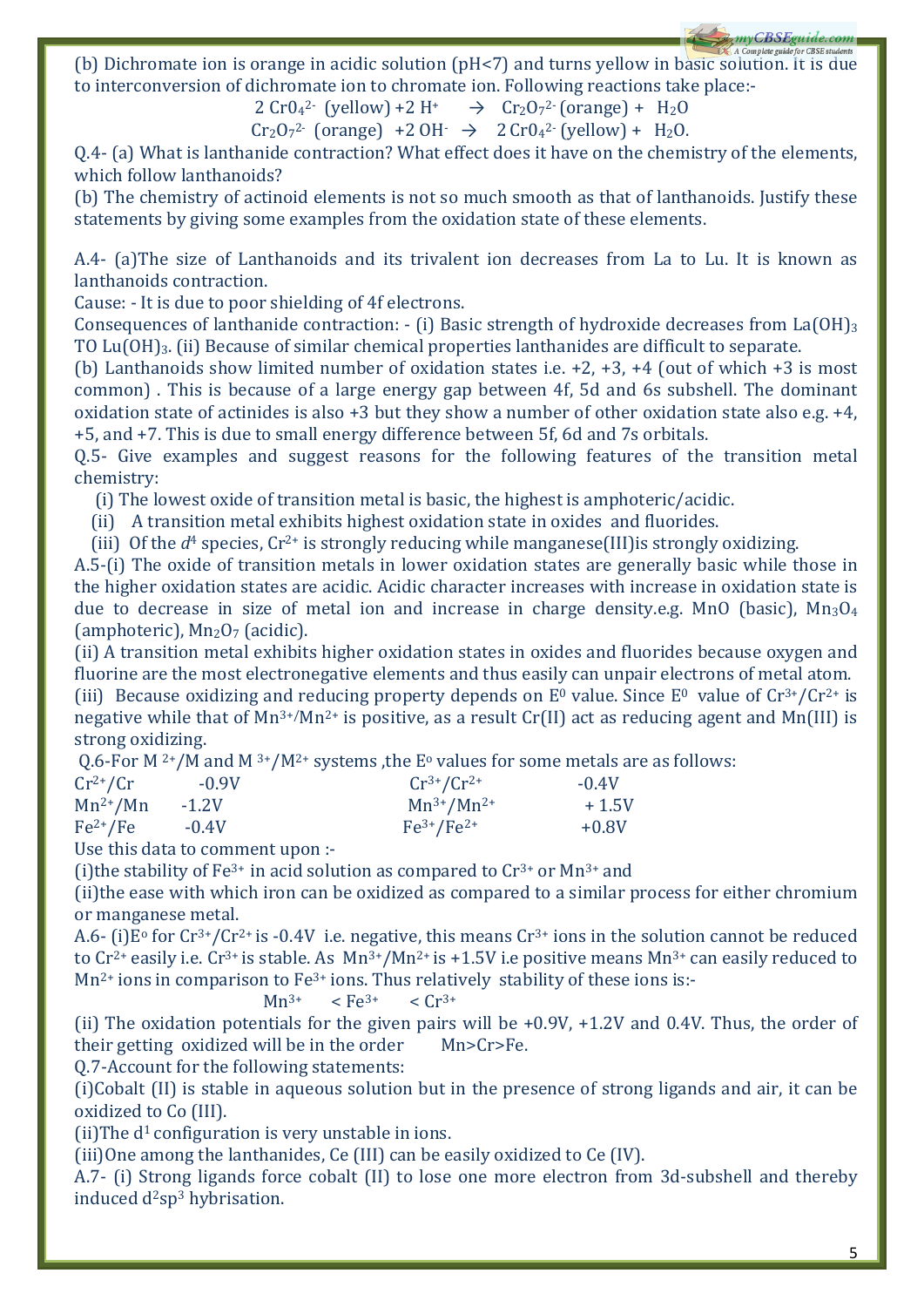(ii) The ion with  $d<sup>1</sup>$  configuration try to lose the only electron in order to acquire inert gas configuration.

(iii) The configuration of Ce is  $[Xe]$  4f<sup>1</sup>, 5d<sup>1</sup>, 6s<sup>2</sup>. There is no much difference between the energy of 4f, 5d and 6s orbitals and thus, Ce can utilize electrons present in these orbitals and hence oxidation state of +4.

Q.8- Compare the chemistry of actinides with that of the lanthanoids with special reference to:

- (i) electronic configuration (iii) oxidation state
	-
- (ii) atomic and ionic sizes and  $\qquad \qquad$  (iv) chemical reactivity

### A.8 **Comparison of Lanthanoids and A i ctin des**

| <b>Properties</b>          | <b>Lanthanoids</b>                                                                                                                      | <b>Actinides</b>                                                                                                                                                  |
|----------------------------|-----------------------------------------------------------------------------------------------------------------------------------------|-------------------------------------------------------------------------------------------------------------------------------------------------------------------|
| Electronic<br>configuratio | [Xe] $4f^{1-14}$ , 5d <sup>0-1</sup> , 6s <sup>2</sup>                                                                                  | [Rn] $5f^{1-14}$ , 6d <sup>0-1</sup> , 7s <sup>2.</sup>                                                                                                           |
| $\mathbf n$                |                                                                                                                                         |                                                                                                                                                                   |
| Atomic/ioni<br>c sizes     | Size decreases from La to Lu,<br>and size is more than actinides.                                                                       | Size decreases from Ac to Lw, and<br>size is smaller than lanthanoids due<br>to poorer shielding of 5f electrons                                                  |
| Oxidation<br>states        | Common oxidation is +3 where<br>other oxidation states are +2,<br>+4. It is due to a large energy gap<br>between 4f, 5d and 6s subshell | Common oxidation is +3 where<br>other oxidation states are $+2$ , $+4$ , $+5$<br>and+7 due to due to small energy<br>difference between 5f, 6d and 7s<br>orbitals |
| Chemical<br>reactivity     | The earlier member quite<br>reactive but with increasing<br>atomic number they behave like<br>aluminum.                                 | The actinides highly reactive<br>, especially in finely divided.                                                                                                  |
| Complex<br>formation       | Less tendency to form complex<br>due to less charge density.                                                                            | More tendency to form complex due<br>to high charge density.                                                                                                      |

Q.9‐(a) What is actinides contraction? What effect does it have on the chemistry of the elements, which follow actinides?

(b) Name an important alloy, which contains some of the lanthanide metals. Mention its uses.

A.9‐ (a) The size of actinoid and its trivalent ion decreases from Ac to Lw. It is known as l actinides contraction.

Cause: ‐ It is due to poor shielding of 5f electrons.

Consequences of actinides contraction:  $-$  (i) Basic strength of hydroxide decreases from Ac(OH)<sub>3</sub> To Lw(OH)3. (ii) Because of similar chemical properties l actinides are difficult to separate.

(b) An important alloy containing lanthanoid metals is mischmetal, which contains 95% lanthanide metal and 5% Fe along with traces of S, C, Ca and Al. It is used in Mg-based alloy to produce bullets, shells and lighter flint.

Q.10 - Complete following reactions:-

|                                               | $\rightarrow$                                                                                                                                                                                                                                          |                                                                    |
|-----------------------------------------------|--------------------------------------------------------------------------------------------------------------------------------------------------------------------------------------------------------------------------------------------------------|--------------------------------------------------------------------|
| $MnO4$ + $C2O4$ <sup>2</sup> + H <sup>+</sup> | $\rightarrow$                                                                                                                                                                                                                                          |                                                                    |
|                                               | $\rightarrow$                                                                                                                                                                                                                                          | ___________+___________+____________                               |
|                                               | $\rightarrow$                                                                                                                                                                                                                                          | $Mn^{2+}$ + 5 Fe <sup>3+</sup> +<br>4H <sub>2</sub> O              |
|                                               | $\rightarrow$                                                                                                                                                                                                                                          | $2 \text{ Mn}^{2+}$ . + $10 \text{ CO}_2$ + $8 \text{H}_2\text{O}$ |
|                                               | $\rightarrow$                                                                                                                                                                                                                                          | $2MnO2$ + $2OH-$ + $IO3$                                           |
|                                               | $MnO4- + H+ + Fe2+$<br>(iii) $MnO_4$ + $O H$ + $I$<br>A.10-(i) $MnO_4$ + 8H + + 5 Fe <sup>2+</sup><br>(ii) $2 \text{ MnO}_4$ + 5 $C_2O_4$ <sup>2</sup> + 16 H <sup>+</sup><br>(iii) $2 \text{ MnO}_4$ <sup>-</sup> + H <sub>2</sub> O + I <sup>-</sup> |                                                                    |

#### Q.1‐Explain giving reasons:

(i) Transition metals and many of their compounds show paramagnetic behaviour.

**(FIVE MARK QUEST IONS)**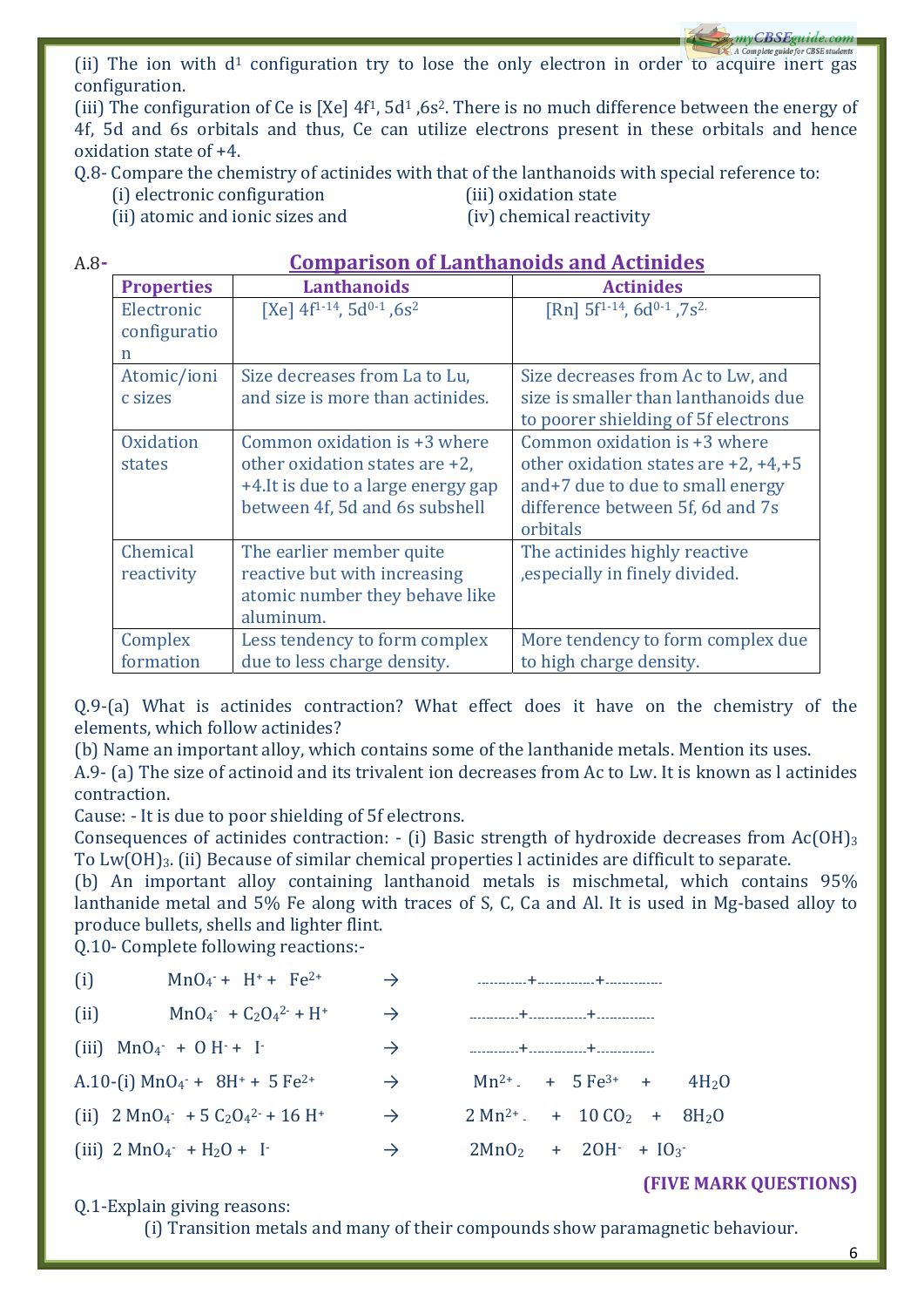

- (ii) The enthalpies of atomisation of the transition metals are high.
- (iii) The transition metals generally form coloured compounds.
- (iv) Transition metals and their many compounds act as good catalyst.
- (v)Transition metals have a strong tendency to form complexes.

A.1‐ (i)Transition metals and many of their compounds show paramagnetic behaviour due to presence of unpaired electrons in (n‐1) d orbital.

- (ii) The enthalpies of atomisation of the transition metals are high Because of large number of unpaired electrons in their atoms, they have stronger interatomic interaction and hence strong metallic bonding is present between atoms.
- (iii) The transition metals generally form coloured compounds due to presence of unpaired electrons in (n‐1) d orbital & thus they can undergo d‐d transition.
- (iv) Transition metals and their many compounds act as good catalyst It is due to (i) partially filled (n‐1) d orbital (ii) Variable oxidation state (iii) Ability to change oxidation state frequently.
- (v) Transition metals have a strong tendency to form complexes Most of transition elements form complex compounds due to (i) small size (ii) high charge (iii) presence of vacant d‐orbital of suitable energy.
- Q.2‐ Give reasons for the following:‐
	- (i) Fe has higher melting point than Cu.
- (ii) [Ti  $(H_2O)_6]^{3+}$  is coloured while  $[Sc(H_2O)_6]$  is colourless.
- (iii)The 4d and 5d series of transition metals have more frequent metal-metal bonding in their compound than do the 3d metals.
	- (iv)Transition metals some time exhibit very low oxidation state such as  $+1$ and 0.
	- (v)Hg is not considered a transition metal.

A.2‐(i) This is because Fe (3d6, 4s1) has four unpaired electrons in 3d‐subshell. While Cu  $(3d^{10}, 4s^1)$  only one unpaired electron in 4s shell. Hence metallic bonding is stronger in Fe than those in Cu.

(ii) The oxidation state of Ti in  $[Ti (H<sub>2</sub>O)<sub>6</sub>]^{3+}$  is +3 and its configuration is  $[Ar]$  3d<sup>1</sup> i.e one unpaired electron and hence it is coloured. Whereas the oxidation state of Sc in  $[Sc (H<sub>2</sub>O)<sub>6</sub>]^{3+}$  is +3 and its configuration is  $[Ar]$  3d<sup> $0$ </sup> i.e no unpaired electron and hence it is colourless.

(iii)In the same group of d‐block elements, the 4d and 5d transition elements are larger size than that of 3d elements. Hence, the valence electrons are less tightly held and form metal‐metal bond more frequently.

(iv)+1 oxidation state is shown by elements like Cu because after loss of one electron, it acquire stable configuration. Zero oxidation state is shown in metal carbonyl, because  $\Pi$  -electrons donated by CO are accepted into the empty orbital.

(v)The characteristic properties of transition metal are due to partially filled d‐orbitals.Hg has completely filled d‐orbital, as a result it doesn't show properties of transition metals and hence is not considered as transition metal.

Q.3-(a) write electronic configuration of element having atomic number 101.

(b) Which element show maximum oxidation state in 3d transition series?

(c) What is mischmetal?

(d) Explain why  $Cu<sup>+</sup>$  ion is not stable in aqueous solution?

(e) Name the transition metal which is well known to exhibit +4 oxidation state?

A.3-(a) [Rn]  $5f^{13}$ ,6d<sup>0</sup>, 7s<sup>2</sup>.

(b) Mn, Which shows  $+7$  oxidation state in KMnO<sub>4</sub>.

 (c) It is an important alloy, which contains 95% lanthanide metal and 5% Fe along with traces of S, C, Ca and Al. It is used in Mg‐based alloy to produce bullets, shells and lighter flint.

 (d) Water is a good complexing agent and thus Cu forms complex by losing one more electron from 3d orbital.

(e)Cerium (Z=58)

Q.4‐(a) Write the preparation of potassium dichromate fr om iron chromite. What happens when potassium dichromate reacts with (i) Hydrogen sulphide (ii) FeSO<sub>4</sub>?

(b) Why do Zr and Hf exhibit almost similar properties?

(c)Why is  $La(OH)_3$  stronger base than  $Lu(OH)_3$ .